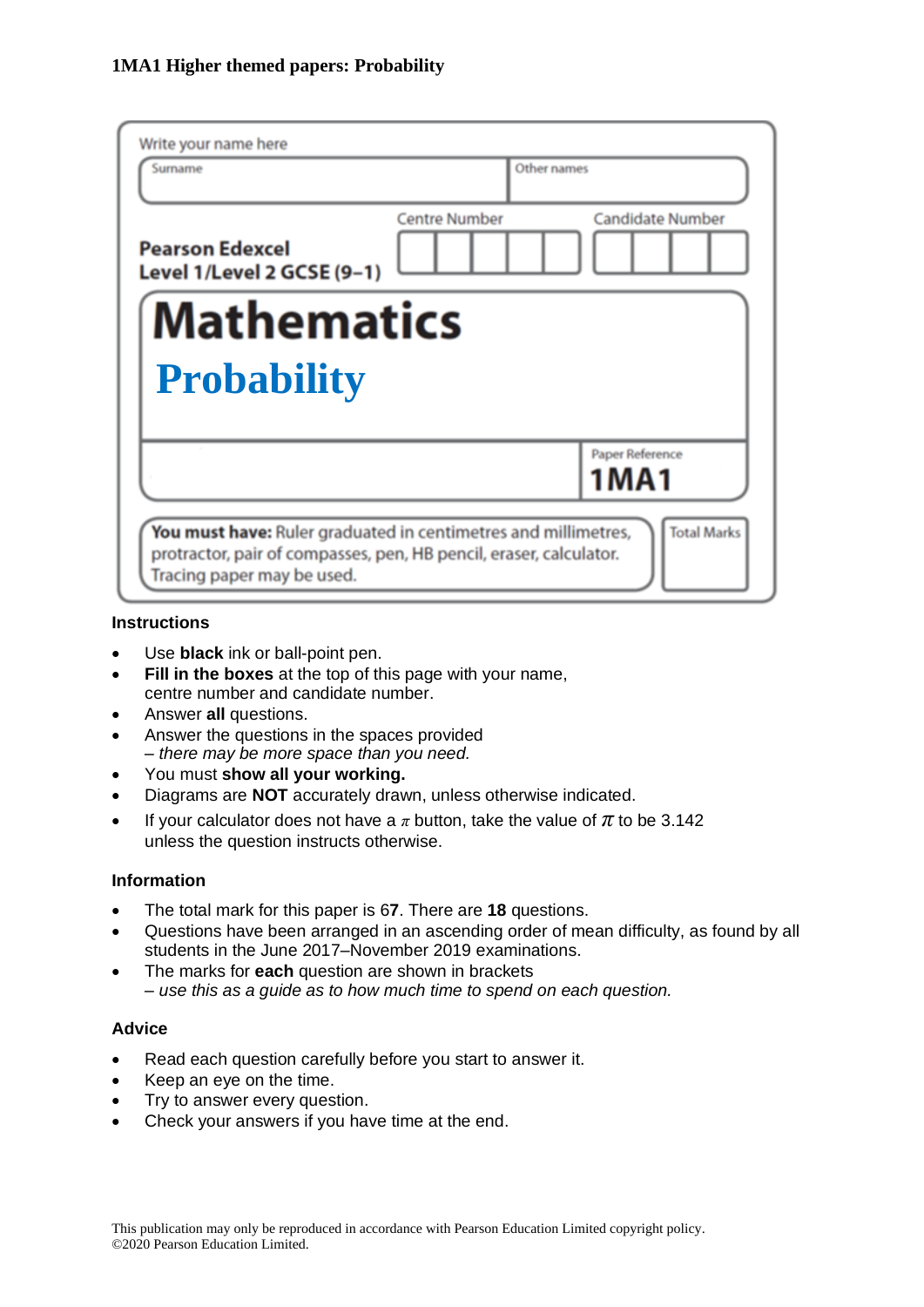

| <b>Colour</b>      | blue | red | yellow |
|--------------------|------|-----|--------|
| <b>Probability</b> | 0.2  |     |        |

The number of red cubes in the box is the same as the number of yellow cubes in the box. (*a*) Complete the table.

**(2)**

There are 12 blue cubes in the box.

(*b*) Work out the total number of cubes in the box.

....................................................... **(2) (Total for Question 1 is 4 marks)**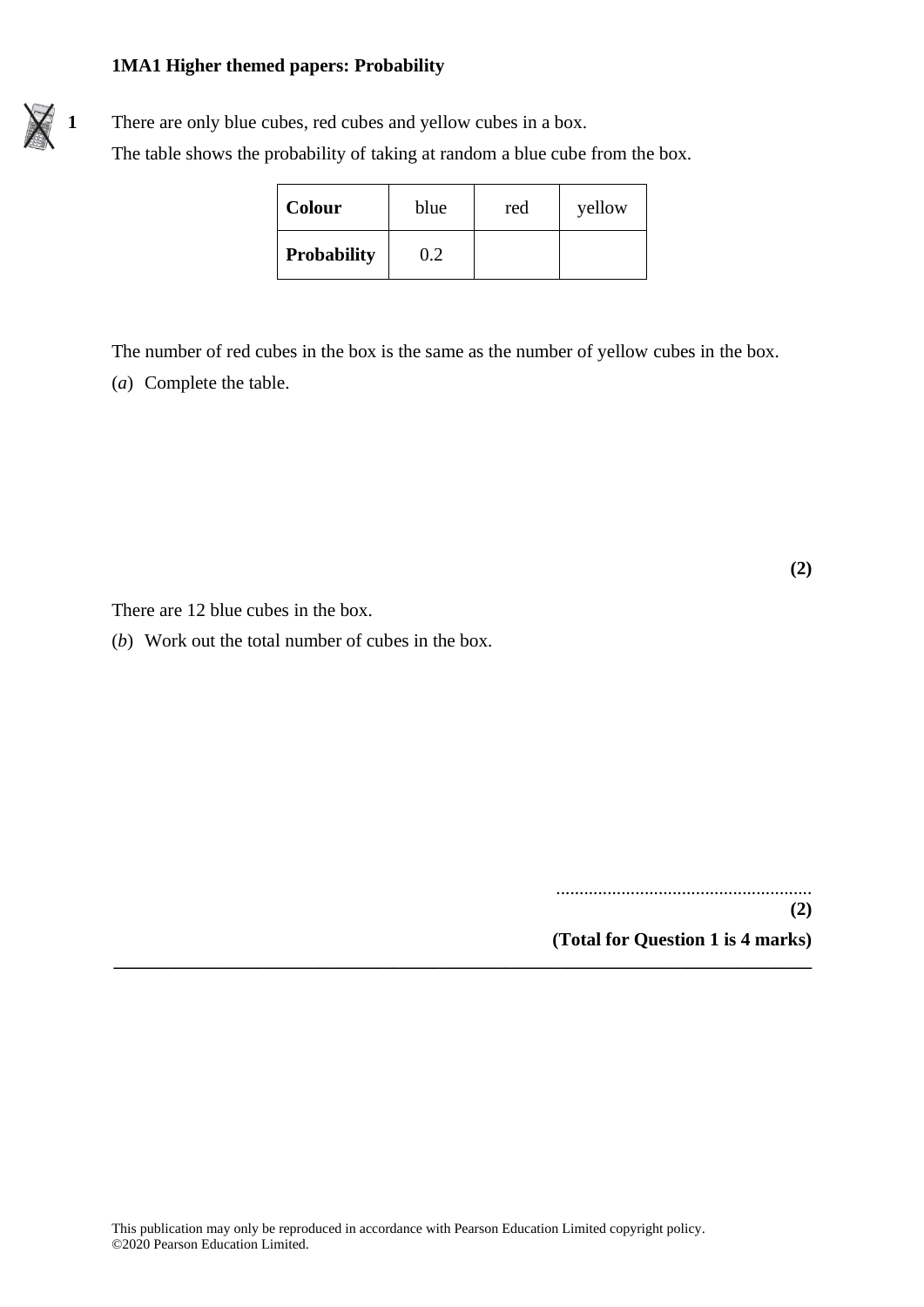**2** There are only blue counters, yellow counters, green counters and red counters in a bag. A counter is taken at random from the bag.

The table shows the probabilities of getting a blue counter or a yellow counter or a green counter.

| Colour             | blue | yellow | green | red |
|--------------------|------|--------|-------|-----|
| <b>Probability</b> | ∪.∠  | 0.35   | U.4   |     |

(*a*) Work out the probability of getting a red counter.

...................................................... **(1)**

(*b*) What is the least possible number of counters in the bag? You must give a reason for your answer.

...................................................................................................................................................... ...................................................................................................................................................... **(2) (Total for Question 2 is 3 marks) \_\_\_\_\_\_\_\_\_\_\_\_\_\_\_\_\_\_\_\_\_\_\_\_\_\_\_\_\_\_\_\_\_\_\_\_\_\_\_\_\_\_\_\_\_\_\_\_\_\_\_\_\_\_\_\_\_\_\_\_\_\_\_\_\_\_\_\_\_\_\_\_\_\_\_**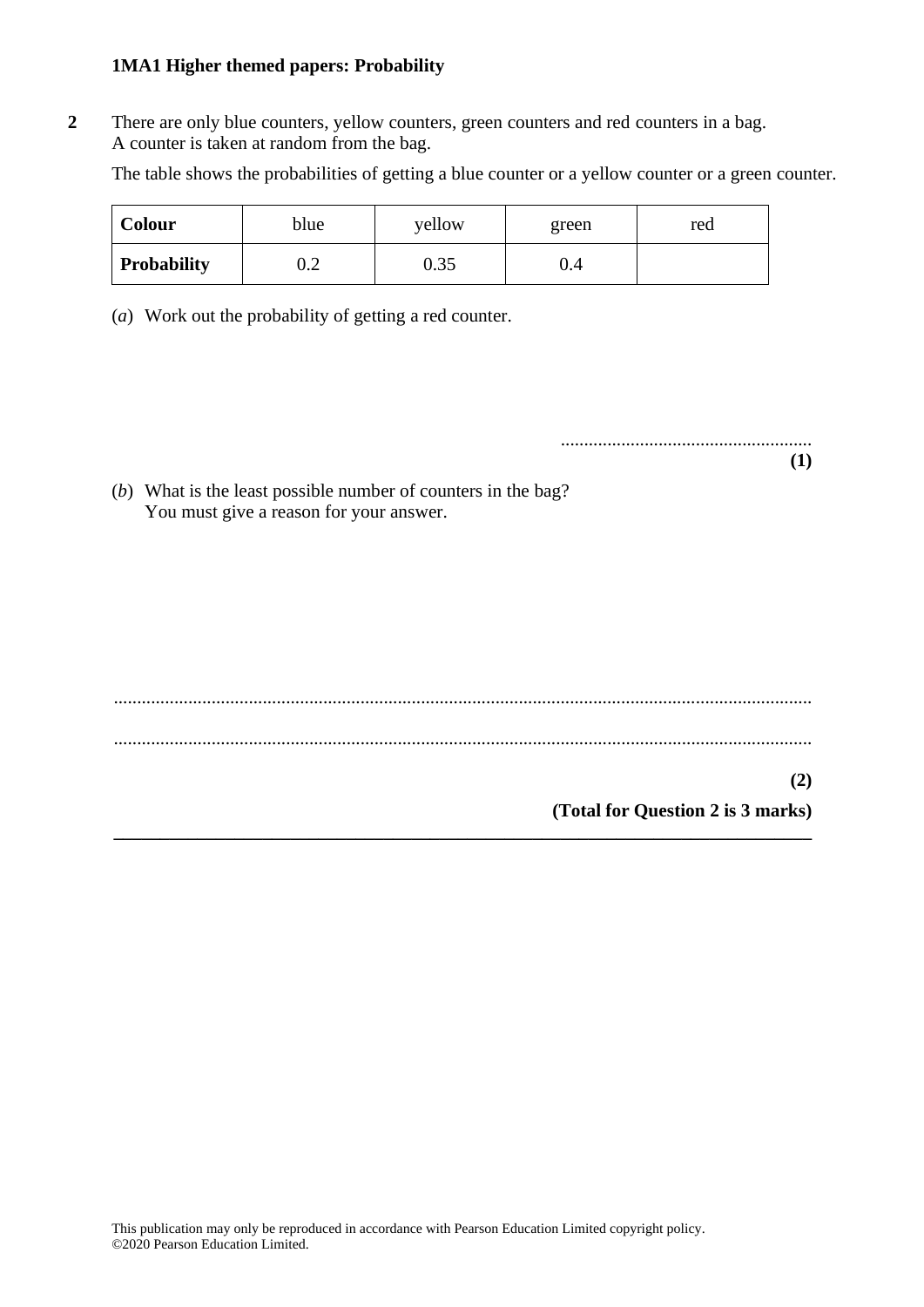| Number on dice     |      |      |      |      |  |
|--------------------|------|------|------|------|--|
| <b>Probability</b> | 0.17 | 0.18 | 0.09 | 0.15 |  |

**\_\_\_\_\_\_\_\_\_\_\_\_\_\_\_\_\_\_\_\_\_\_\_\_\_\_\_\_\_\_\_\_\_\_\_\_\_\_\_\_\_\_\_\_\_\_\_\_\_\_\_\_\_\_\_\_\_\_\_\_\_\_\_\_\_\_\_\_\_\_\_\_\_\_\_**

**3** The table shows the probabilities that a biased dice will land on 2, on 3, on 4, on 5 and on 6

Neymar rolls the biased dice 200 times.

Work out an estimate for the total number of times the dice will land on 1 or on 3.

...................................................... **(Total for Question 3 is 3 marks)**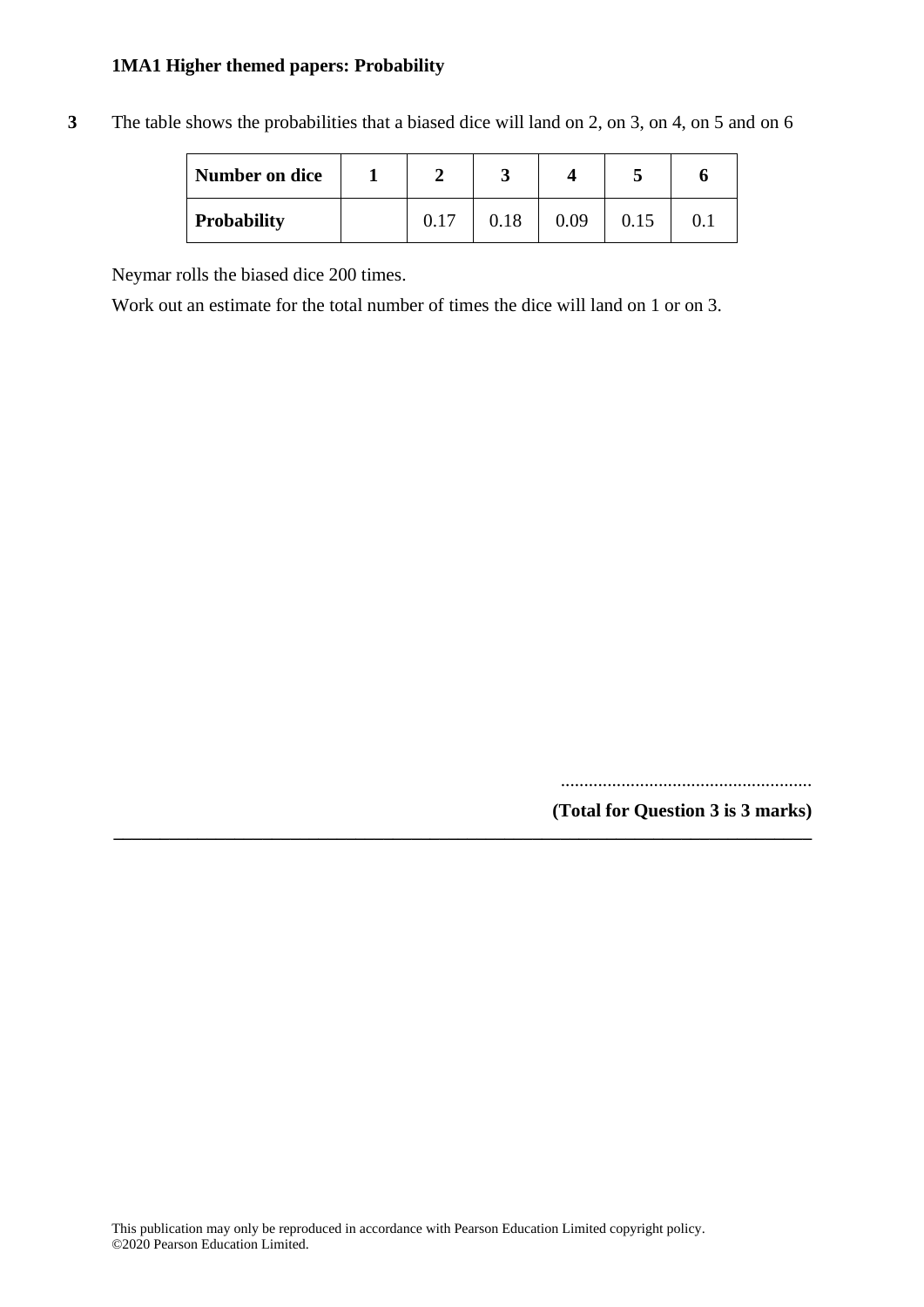# **4** There are some counters in a bag.

The counters are red or white or blue or yellow.

Bob is going to take at random a counter from the bag.

The table shows each of the probabilities that the counter will be blue or will be yellow.

| <b>Colour</b>      | red | white | blue | yellow |
|--------------------|-----|-------|------|--------|
| <b>Probability</b> |     |       | 0.45 | 0.25   |

There are 18 blue counters in the bag.

The probability that the counter Bob takes will be red is twice the probability that the counter will be white.

(*a*) Work out the number of red counters in the bag.

|                                                                                                                          | (4) |
|--------------------------------------------------------------------------------------------------------------------------|-----|
| A marble is going to be taken at random from a box of marbles.<br>The probability that the marble will be silver is 0.5. |     |
| There must be an even number of marbles in the box.                                                                      |     |
| (b) Explain why.                                                                                                         |     |
|                                                                                                                          |     |
|                                                                                                                          |     |
|                                                                                                                          | (1) |
| (Total for Question 4 is 5 marks)                                                                                        |     |

**5** The table shows some information about the dress sizes of 25 women.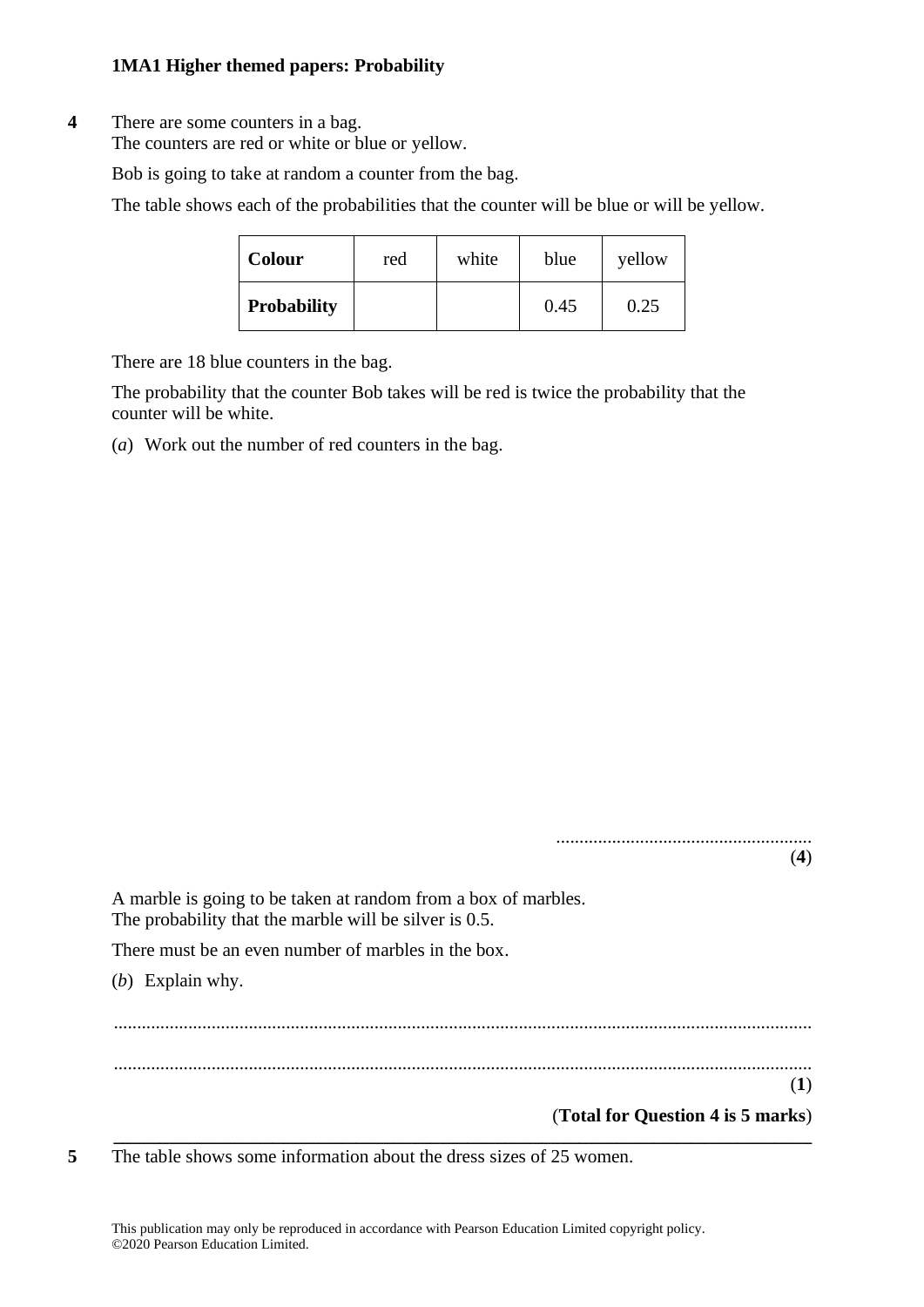| <b>Dress size</b> | <b>Number of women</b> |
|-------------------|------------------------|
|                   |                        |
| 10                |                        |
| 12                |                        |
| 14                |                        |

(*a*) Find the median dress size.

....................................................... **(1)**

3 of the 25 women have a shoe size of 7

Zoe says that if you choose at random one of the 25 women, the probability that she has either a shoe size of 7 or a dress size of 14 is  $\frac{1}{2}$  because 9 25

$$
\frac{3}{25} + \frac{6}{25} = \frac{9}{25}
$$

(*b*) Is Zoe correct? You must give a reason for your answer.

...................................................................................................................................................... ...................................................................................................................................................... **(1)**

**\_\_\_\_\_\_\_\_\_\_\_\_\_\_\_\_\_\_\_\_\_\_\_\_\_\_\_\_\_\_\_\_\_\_\_\_\_\_\_\_\_\_\_\_\_\_\_\_\_\_\_\_\_\_\_\_\_\_\_\_\_\_\_\_\_\_\_\_\_\_\_\_\_\_\_**

**(Total for Question 5 is 2 marks)**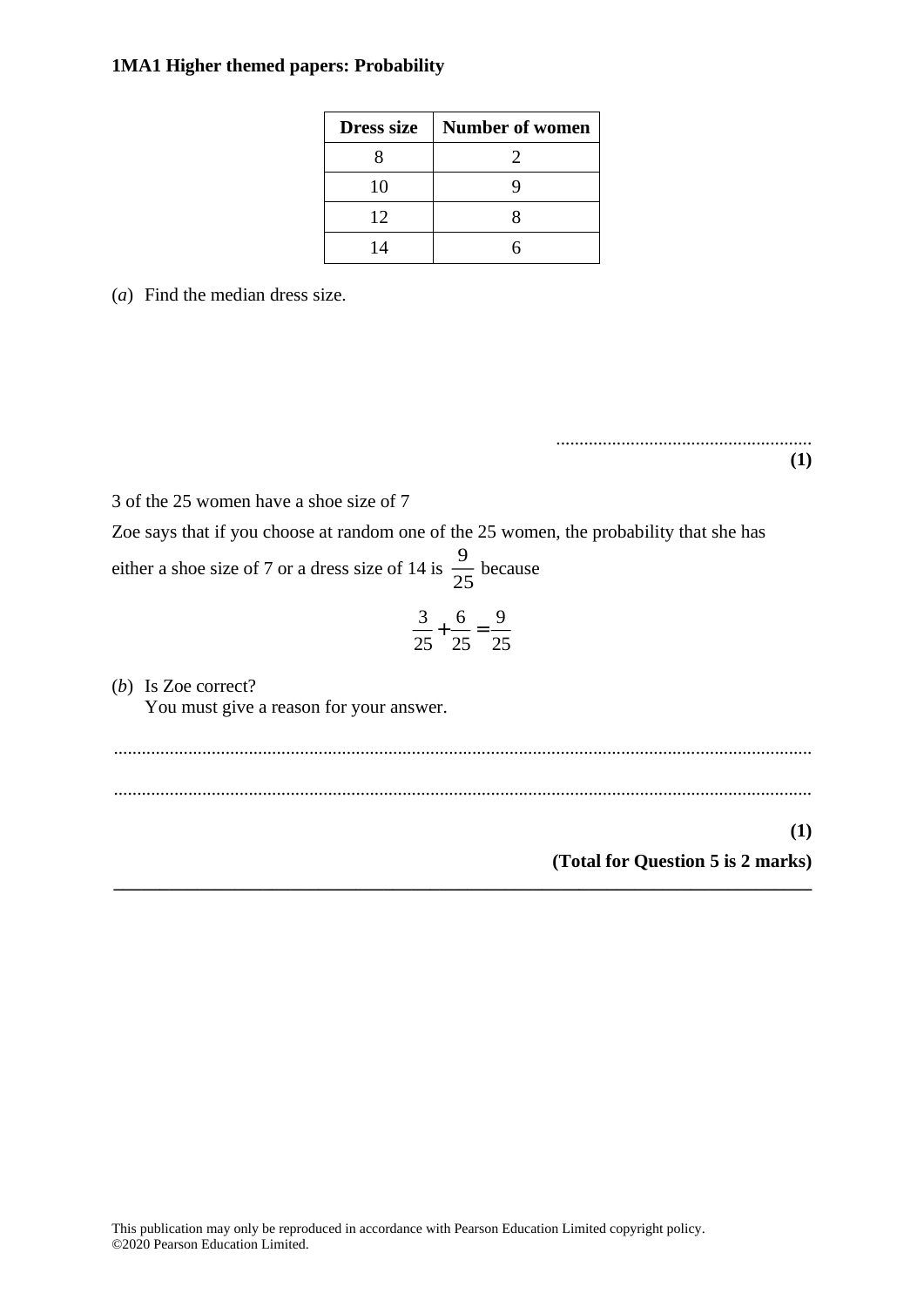

**6** There are 9 counters in a bag.

7 of the counters are green. 2 of the counters are blue.

Ria takes at random two counters from the bag.

Work out the probability that Ria takes one counter of each colour. You must show your working.

.......................................................

**(Total for Question 6 is 4 marks)**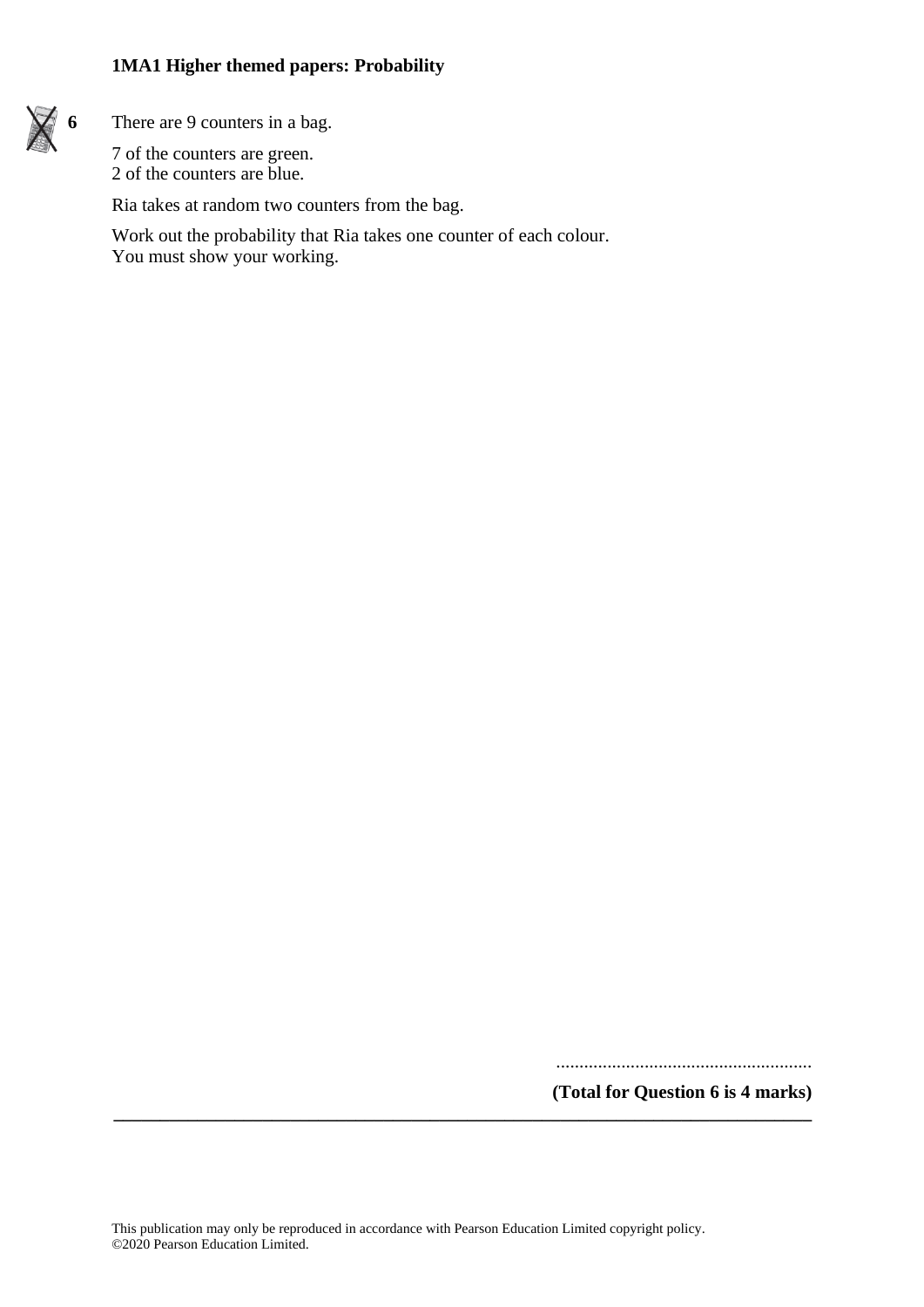

There are only red counters, blue counters and purple counters in a bag. The ratio of the number of red counters to the number of blue counters is 3 : 17

Sam takes at random a counter from the bag. The probability that the counter is purple is  $0.2$ 

Work out the probability that Sam takes a red counter.

.......................................................

(**Total for Question 7 is 3 marks**)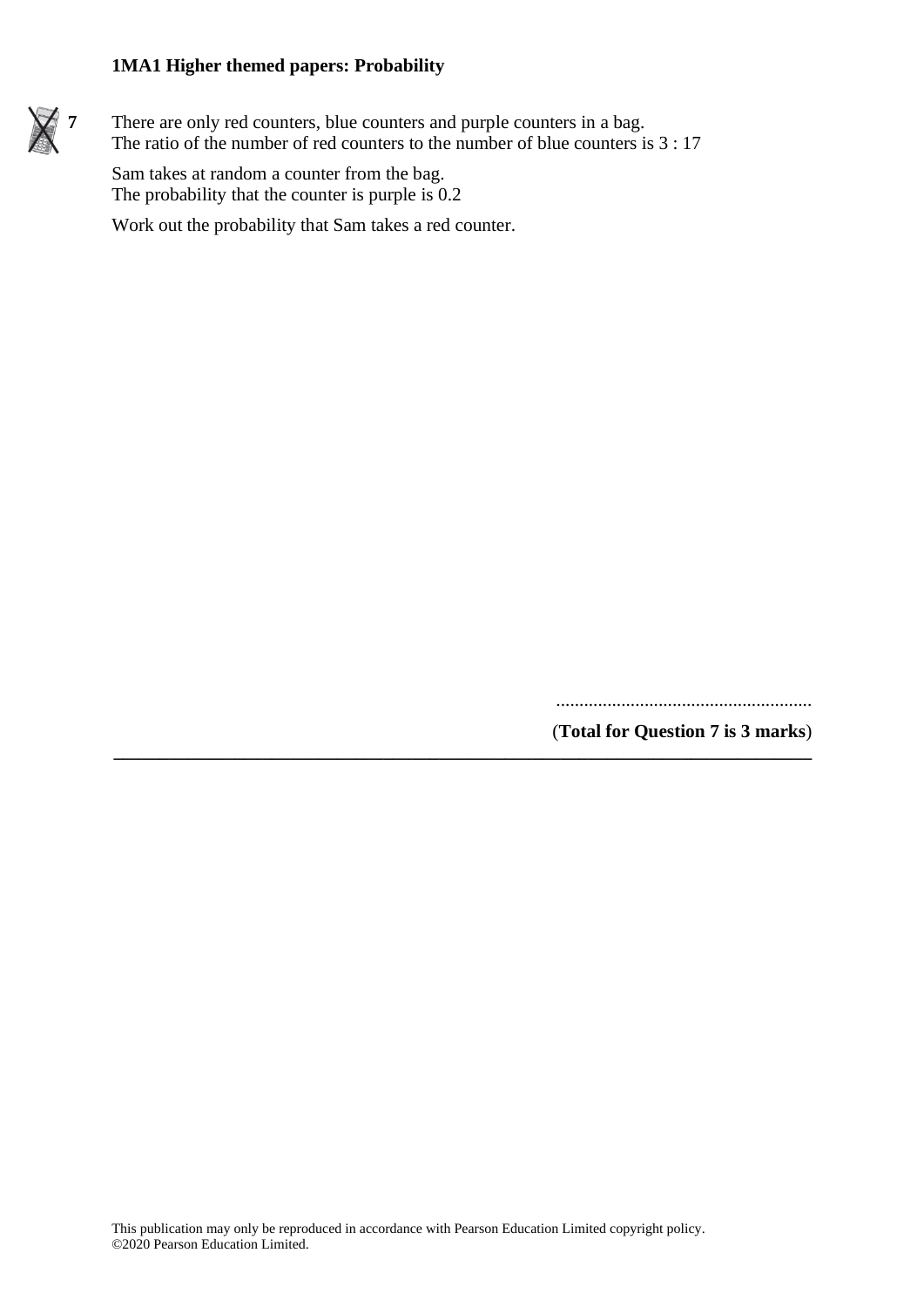**8** There are only blue cubes, yellow cubes and green cubes in a bag. There are

> twice as many blue cubes as yellow cubes and four times as many green cubes as blue cubes.

Hannah takes at random a cube from the bag.

Work out the probability that Hannah takes a yellow cube.

...................................................... **(Total for Question 8 is 3 marks)**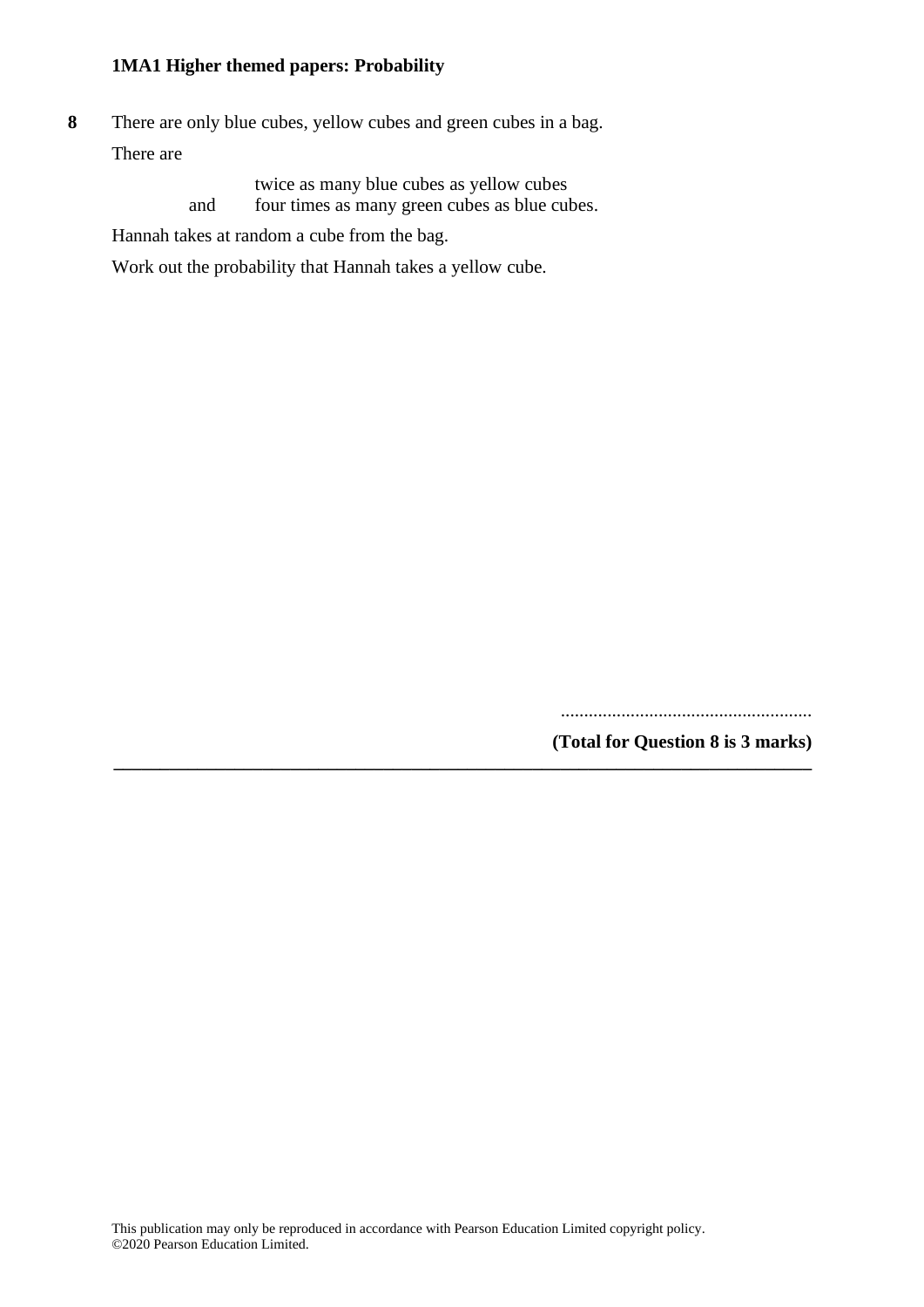**9** When a drawing pin is dropped it can land point down or point up.

Lucy, Mel and Tom each dropped the drawing pin a number of times.

The table shows the number of times the drawing pin landed point down and the number of times the drawing pin landed point up for each person.

|            | Lucy | Mel. | <b>Tom</b> |
|------------|------|------|------------|
| point down |      |      | 16         |
| point up   | IΔ   |      |            |

Rachael is going to drop the drawing pin once.

(*a*) Whose results will give the best estimate for the probability that the drawing pin will land point up? Give a reason for your answer.

**\_\_\_\_\_\_\_\_\_\_\_\_\_\_\_\_\_\_\_\_\_\_\_\_\_\_\_\_\_\_\_\_\_\_\_\_\_\_\_\_\_\_\_\_\_\_\_\_\_\_\_\_\_\_\_\_\_\_\_\_\_\_\_\_\_\_\_\_\_\_\_\_\_\_\_**

Stuart is going to drop the drawing pin twice.

(*b*) Use all the results in the table to work out an estimate for the probability that the drawing pin will land point up the first time and point down the second time.

> ....................................................... **(2) (Total for Question 9 is 3 marks)**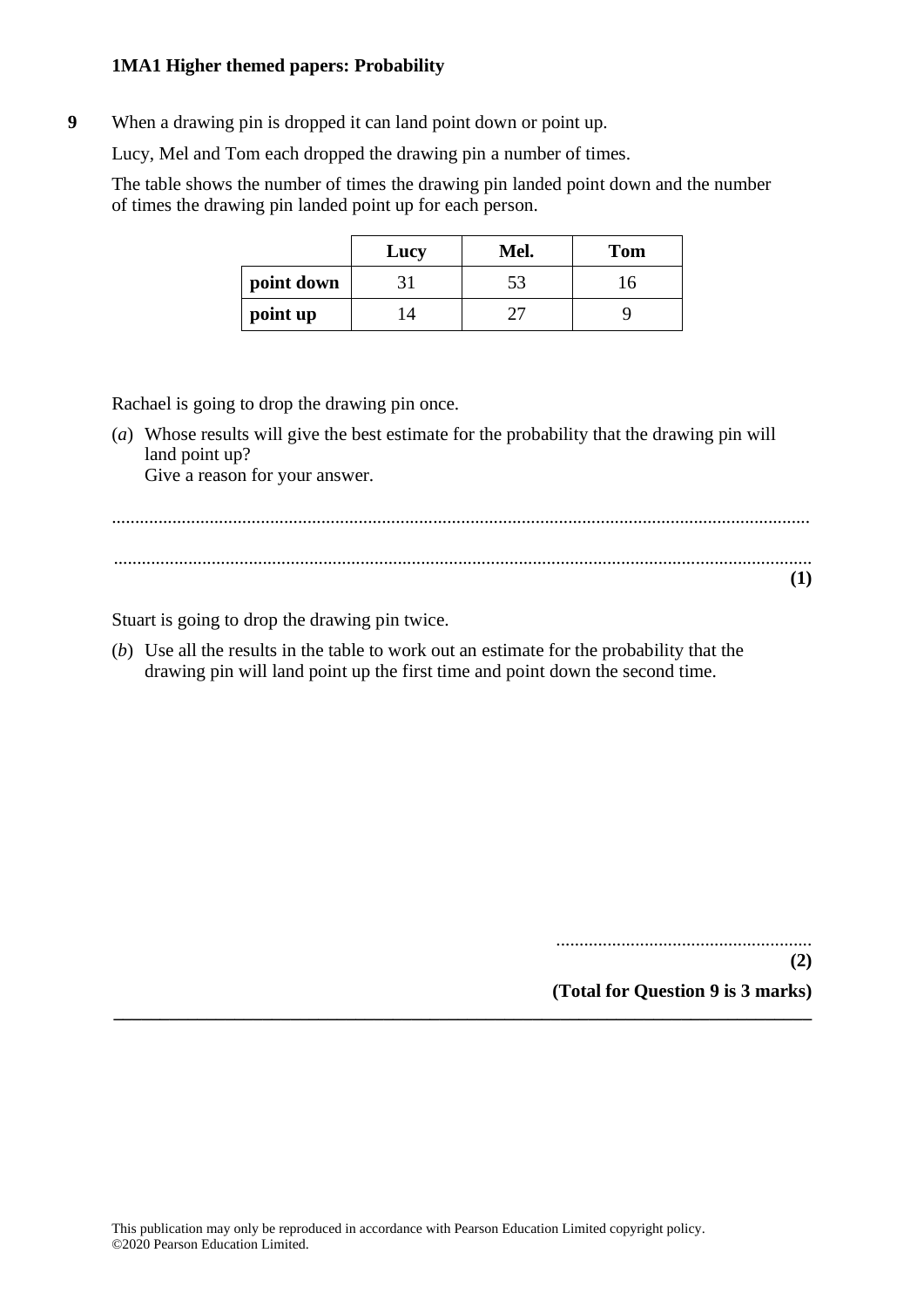**10** There are only red counters and blue counters in a bag.

Joe takes at random a counter from the bag. The probability that the counter is red is 0.65 Joe puts the counter back into the bag.

Mary takes at random a counter from the bag. She puts the counter back into the bag.

(*a*) What is the probability that Joe and Mary take counters of different colours?

.............................................................. **(2)**

There are 78 red counters in the bag.

(*b*) How many blue counters are there in the bag?

..............................................................

**(2)**

**(Total for Question 10 is 4 marks) \_\_\_\_\_\_\_\_\_\_\_\_\_\_\_\_\_\_\_\_\_\_\_\_\_\_\_\_\_\_\_\_\_\_\_\_\_\_\_\_\_\_\_\_\_\_\_\_\_\_\_\_\_\_\_\_\_\_\_\_\_\_\_\_\_\_\_\_\_\_\_\_\_\_\_**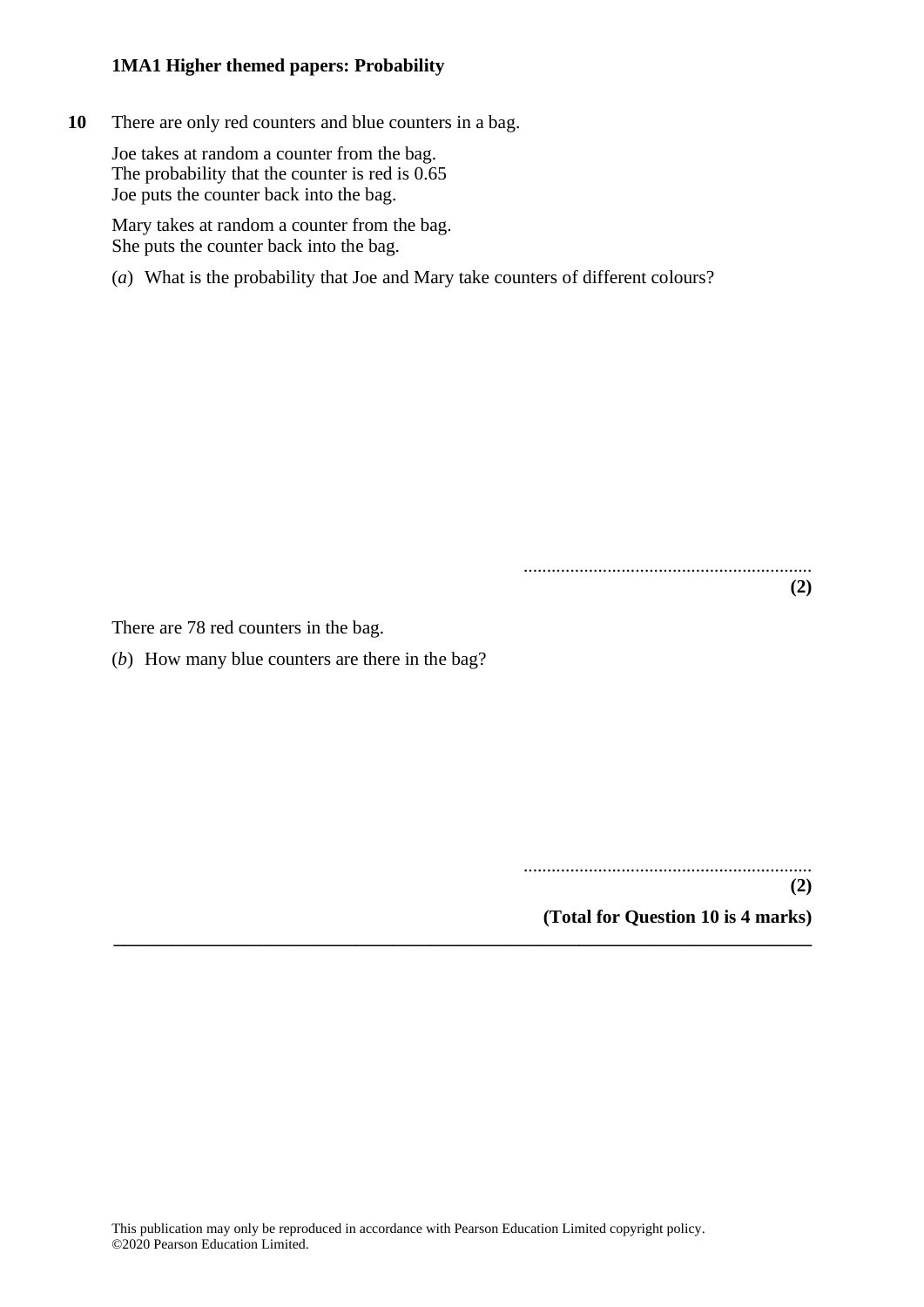**11** There are only *r* red counters and *g* green counters in a bag.

A counter is taken at random from the bag.

The probability that the counter is green is  $\frac{3}{7}$ 7

The counter is put back in the bag.

2 more red counters and 3 more green counters are put in the bag. A counter is taken at random from the bag.

The probability that the counter is green is  $\frac{6}{10}$ 13

Find the number of red counters and the number of green counters that were in the bag originally.

ed counters.......................................................

green counters.......................................................

**(Total for Question 11 is 5 marks)**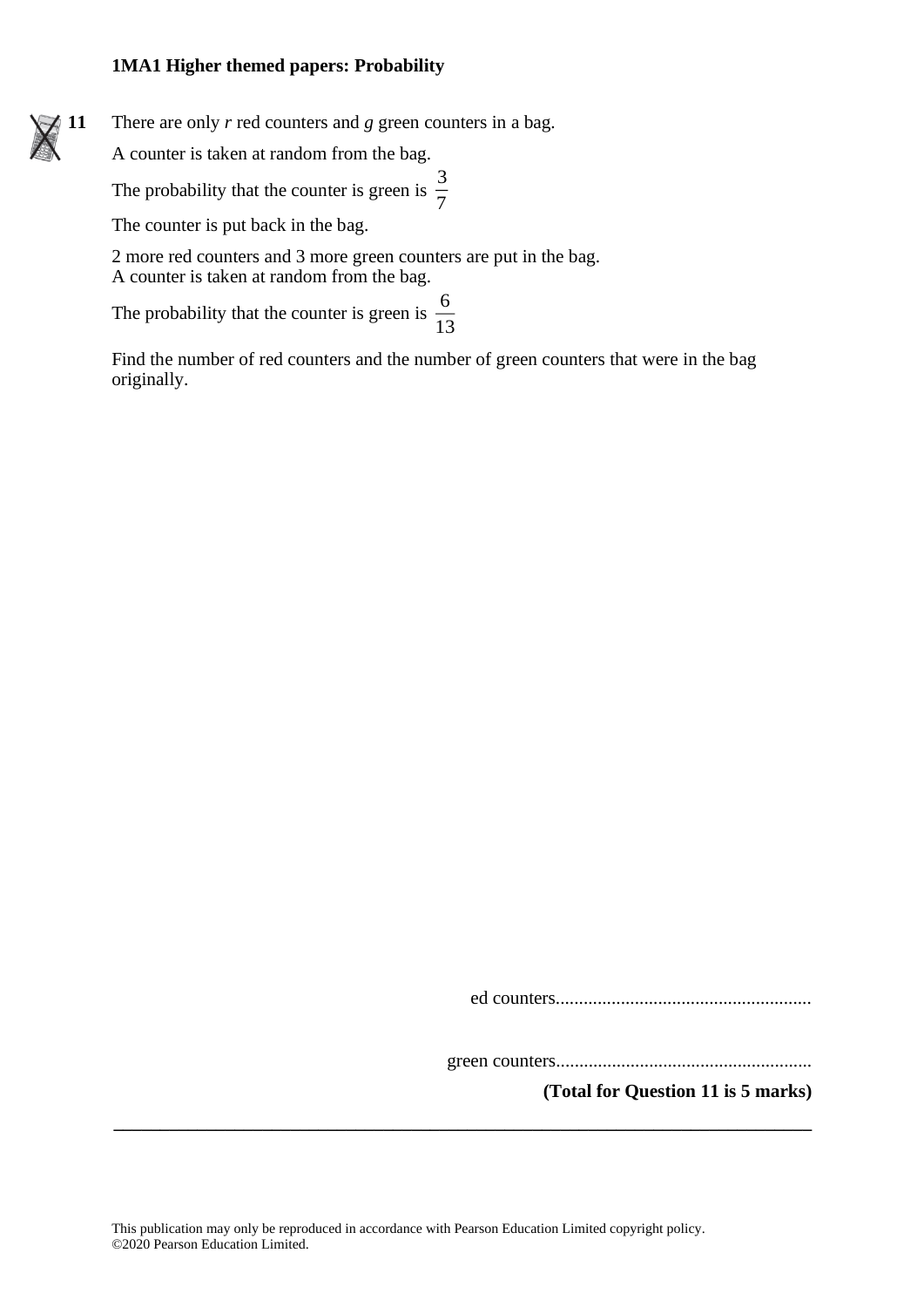**12** There are 12 counters in a bag.

There is an equal number of red counters, blue counters and yellow counters in the bag. There are no other counters in the bag.

3 counters are taken at random from the bag.

(*a*) Work out the probability of taking 3 red counters.

**(2)**

......................................................

The 3 counters are put back into the bag.

Some more counters are now put into the bag.

There is still an equal number of red counters, blue counters and yellow counters in the bag. There are no counters of any other colour in the bag.

3 counters are taken at random from the bag.

(*b*) It is now less likely or equally likely or more likely that the 3 counters will be red? You must show how you get your answer.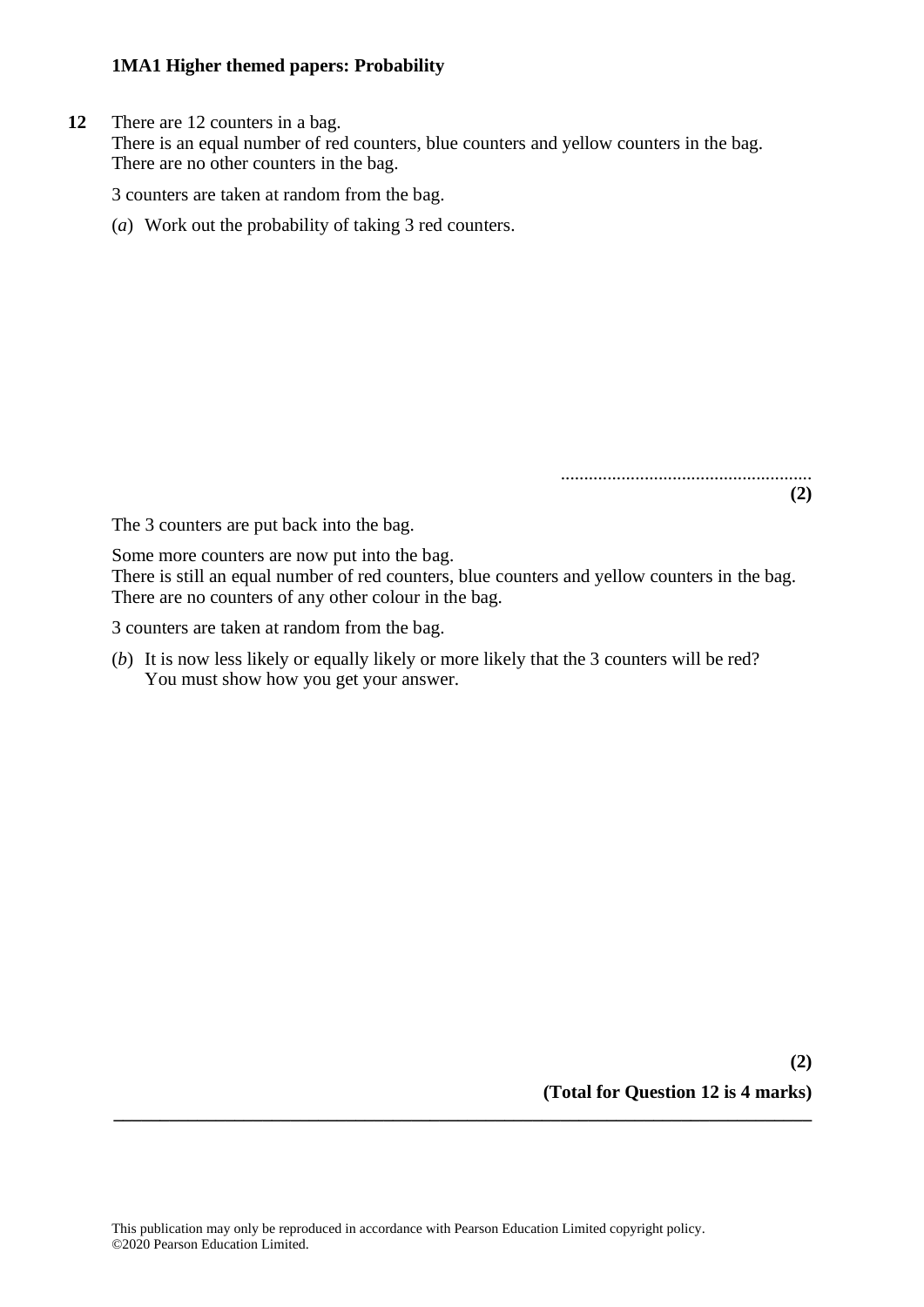**13** Marek has 9 cards.

There is a number on each card.



Marek takes at random two of the cards.

He works out the product of the numbers on the two cards.

Work out the probability that the product is an even number.

.......................................................

**(Total for Question 13 is 3 marks) \_\_\_\_\_\_\_\_\_\_\_\_\_\_\_\_\_\_\_\_\_\_\_\_\_\_\_\_\_\_\_\_\_\_\_\_\_\_\_\_\_\_\_\_\_\_\_\_\_\_\_\_\_\_\_\_\_\_\_\_\_\_\_\_\_\_\_\_\_\_\_\_\_\_\_**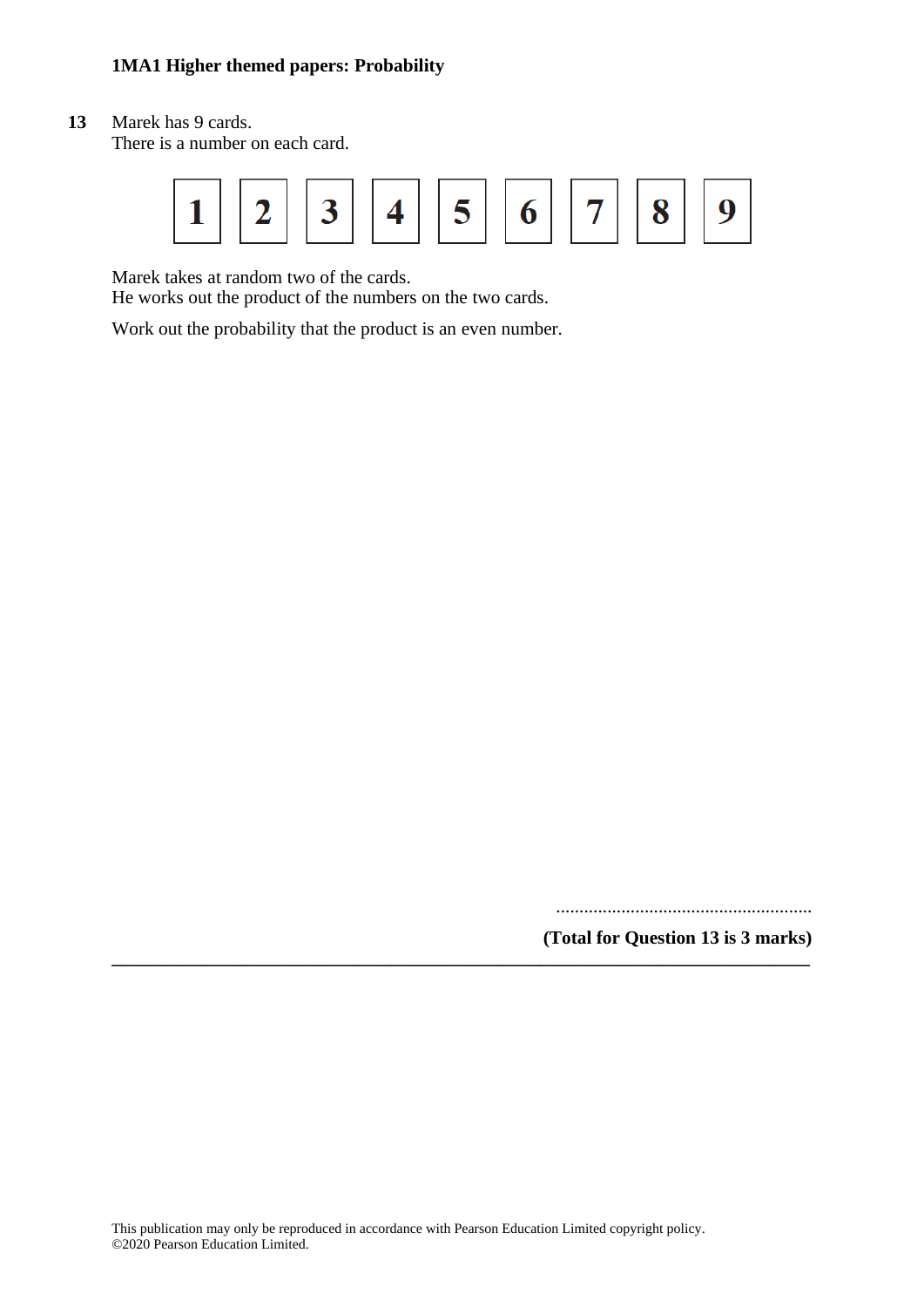**14** When a biased coin is thrown 4 times, the probability of getting 4 heads is  $\frac{16}{24}$ 81 Work out the probability of getting 4 tails when the coin is thrown 4 times.

.......................................................

**(Total for Question 14 is 2 marks) \_\_\_\_\_\_\_\_\_\_\_\_\_\_\_\_\_\_\_\_\_\_\_\_\_\_\_\_\_\_\_\_\_\_\_\_\_\_\_\_\_\_\_\_\_\_\_\_\_\_\_\_\_\_\_\_\_\_\_\_\_\_\_\_\_\_\_\_\_\_\_\_\_\_\_**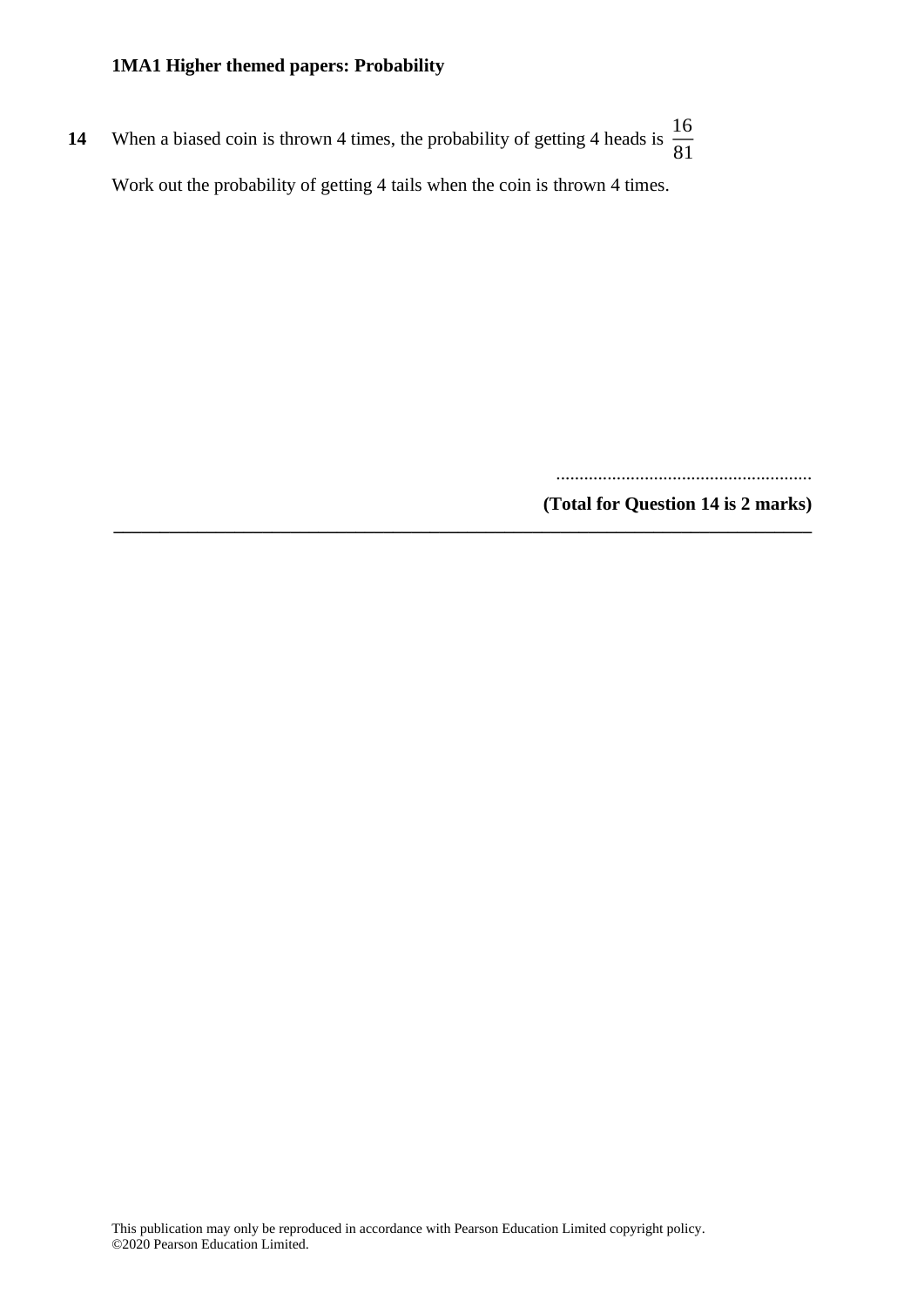**15** There are only green pens and blue pens in a box. There are three more blue pens than green pens in the box. There are more than 12 pens in the box. Simon is going to take at random two pens from the box. The probability that Simon will take two pens of the same colour is  $\frac{27}{57}$ 55

Work out the number of green pens in the box.

......................................................

**(Total for Question 15 is 6 marks)**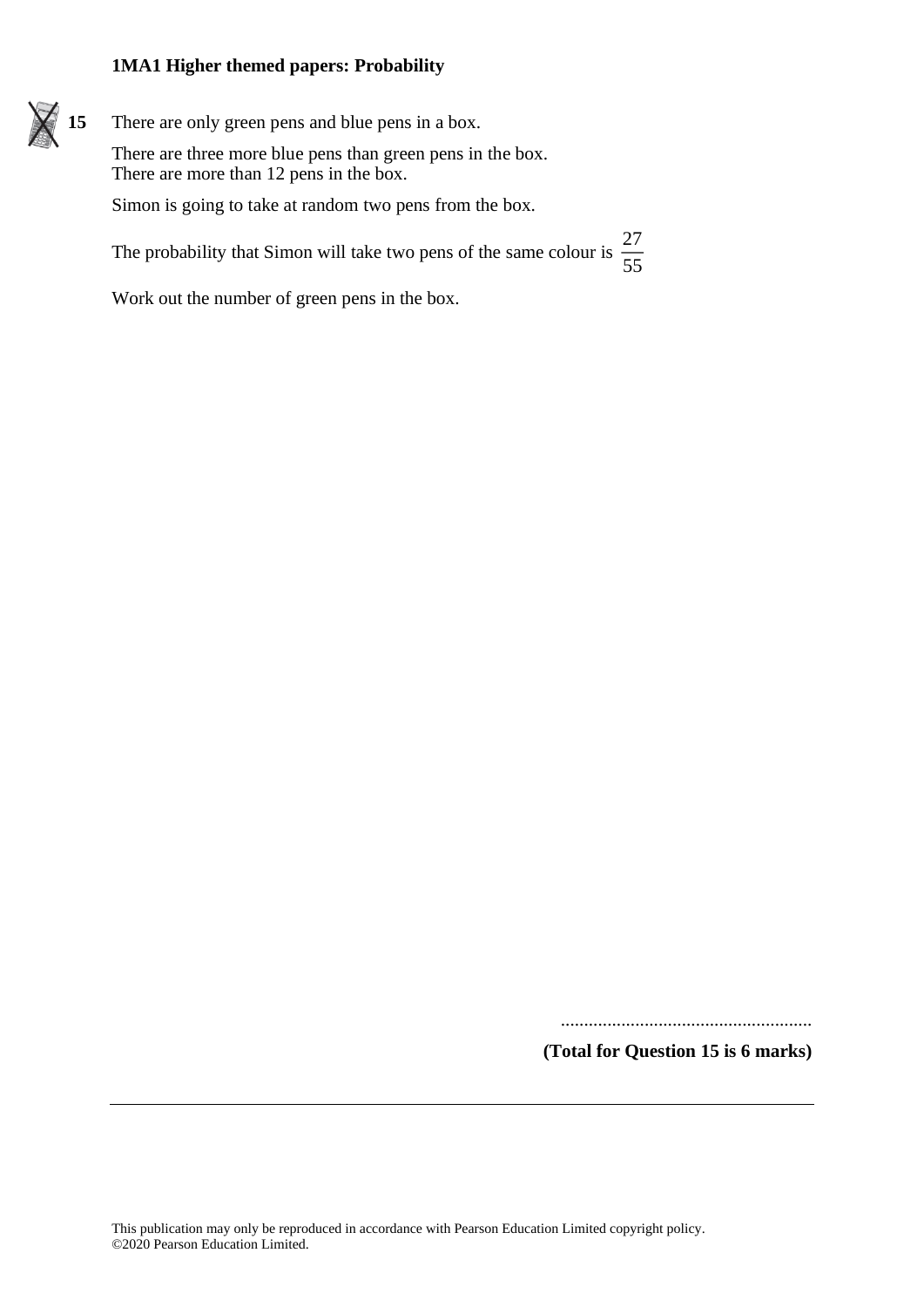

#### **16** There are

6 black counters and 4 white counters in bag **A** 7 black counters and 3 white counters in bag **B** 5 black counters and 5 white counters in bag **C3**

Bernie takes at random a counter from bag **A** and puts the counter in bag **B**. He then takes at random a counter from bag **B** and puts the counter in bag **C**.

Find the probability that there are now more black counters than white counters in bag **C**.

.........................................

**(Total for Question 16 is 3 marks)**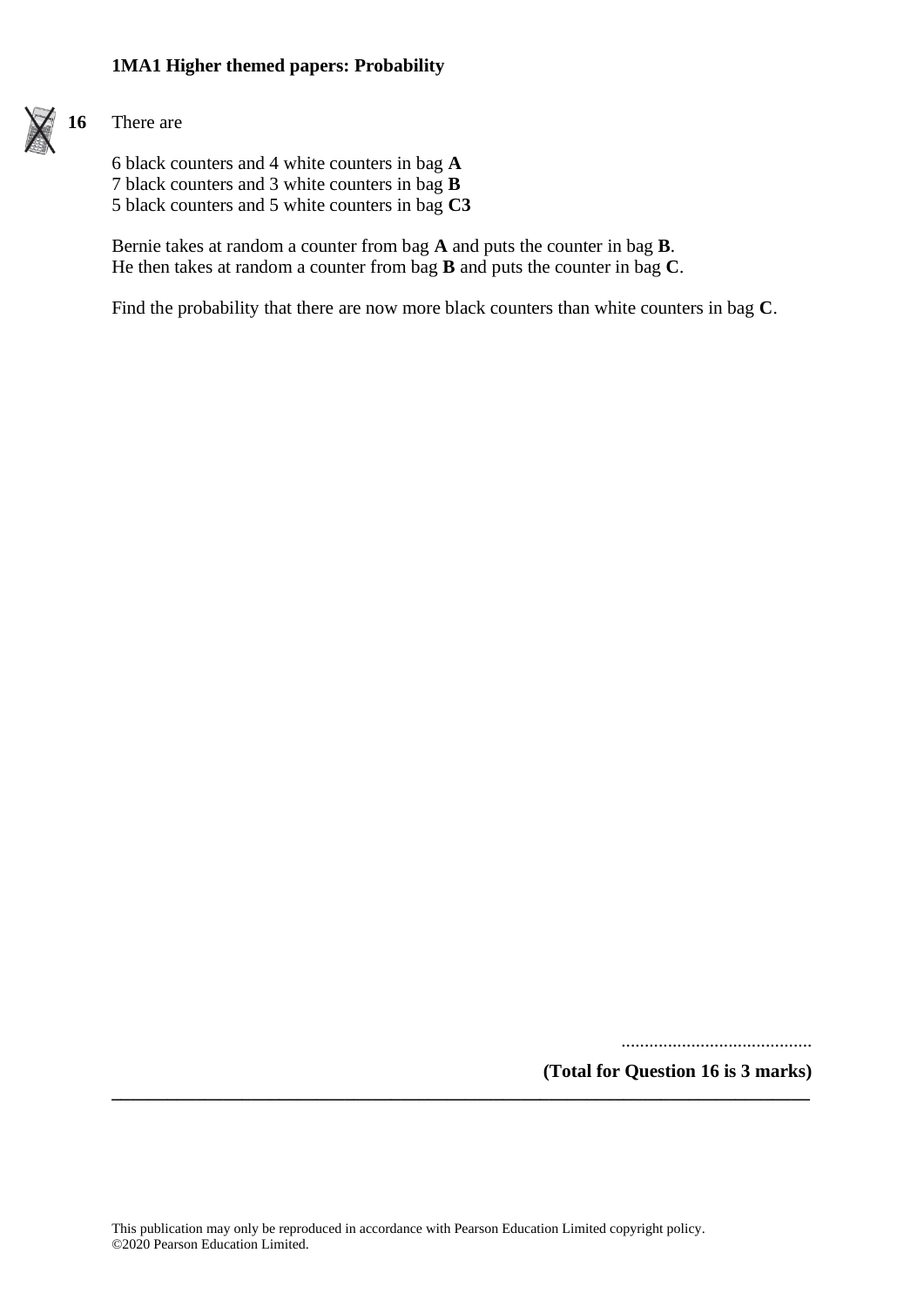**17** There are some red counters and some white counters in a bag. At the start, 7 of the counters are red, the rest of the counters are white.

Alfie takes at random a counter from the bag. He does not put the counter back in the bag. Alfie then takes at random another counter from the bag.

The probability that the first counter Alfie takes is white **and** the second counter Alfie  $\frac{21}{22}$ .

takes is red is  $\frac{21}{80}$ 

Work out the number of white counters in the bag at the start.

.......................................................

**(Total for Question 17 is 5 marks) \_\_\_\_\_\_\_\_\_\_\_\_\_\_\_\_\_\_\_\_\_\_\_\_\_\_\_\_\_\_\_\_\_\_\_\_\_\_\_\_\_\_\_\_\_\_\_\_\_\_\_\_\_\_\_\_\_\_\_\_\_\_\_\_\_\_\_\_\_\_\_\_\_\_\_**